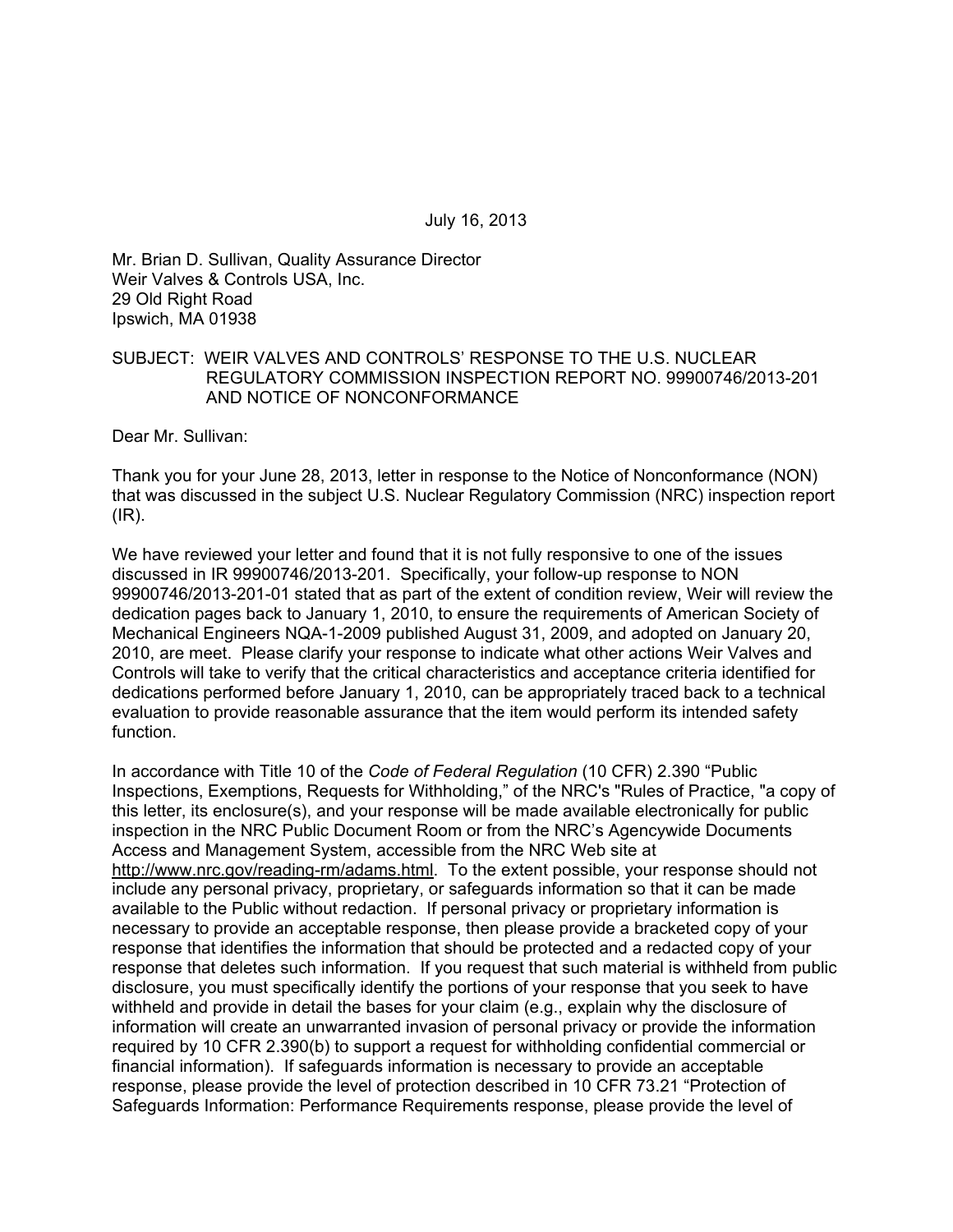B. Sullivan - 2 -

protection described in 10 CFR 73.21 "Protection of Safeguards Information: Performance Requirements.

Please contact Mr. Yamir Diaz-Castillo at 301-415-2228 or via electronic mail at Yamir.Diaz-Castillo@nrc.gov, if you have any questions or need assistance regarding this matter.

Sincerely,

## */RA/*

Edward H. Roach, Chief Mechanical Vendor Branch Division of Construction Inspection and Operational Programs Office of New Reactors

Docket No.: 99900746